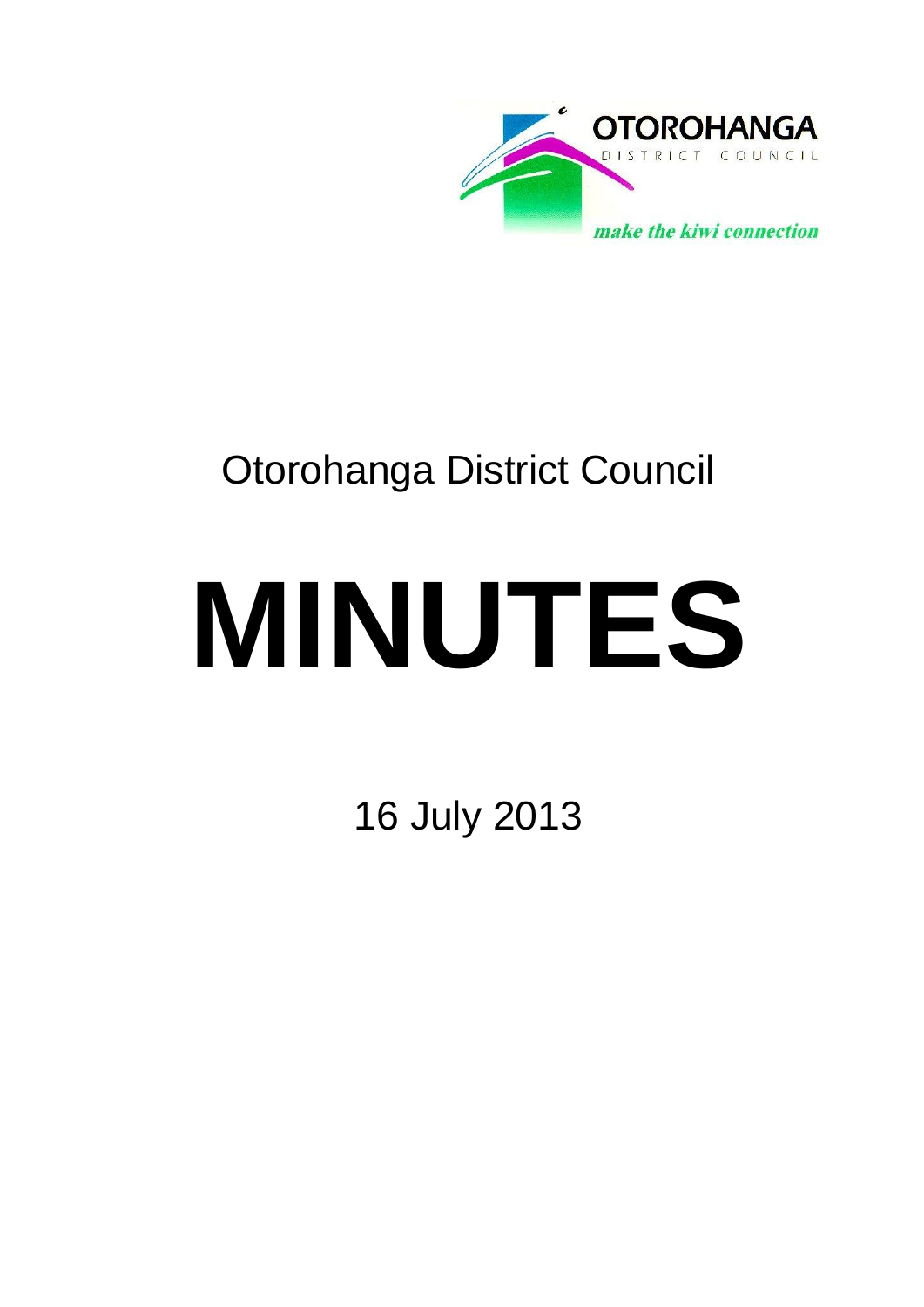### **OTOROHANGA DISTRICT COUNCIL**

16 July 2013

Minutes of an ordinary meeting of the Otorohanga District Council held in the Council Chambers, Maniapoto St, Otorohanga on 16 July 2013 commencing at 10.05am.

# **MINUTES**

Minutes are unconfirmed and subject to amendment at the next meeting of Council.

## **ITEM PRECIS PAGE** PRESENT IN ATTENDANCE **1** APOLOGIES 2008 12 APOLOGIES 2008 12 APOLOGIES 2008 12 APOLOGIES 2008 12 APOLOGIES 2008 12 APOLOGIES ITEMS TO BE CONSIDERED IN GENERAL BUSINESS 1 CONFIRAMTION OF MINUTES – 25 JUNE 2013 1 REPORTS 1 Item 368 PLANNING REPORT FOR APRIL TO JUNE 2013 Item 367 DISTRICT LIBRARIANS QUARTERLY REPORT FOR APRIL TO JUNE 2013 1 Item 369 ENVIRONMENTAL HEALTH OFFICER/LIQUOR LICENSING INSPECTOR'S REPORT FOR APRIL – JUNE 2013 2 Item 370 ANIMAL CONTROL OFFICERS REPORT FOR APRIL TO JUNE 2013 2 Item 371 DISTRICT BUILDING CONTROL OFFICERS REPORT FOR 1 APRIL TO 30 JUNE 2013 2 Item 372 AMENDMENT TO LIQUOR CONTROL BYLAW 2 Item 374 ELECTED MEMBERS REMUNERATION AND COMMUNICATION ALLOWANCE 3 Item 375 ODDB REPORT 4 Item 376 CREATIVE COMMUNITIES ASSESSMENT COMMITTEE MINUTES 25 JUNE 2013 4 Item 377 ODC MATTERS REFERRED FROM 25 JUNE 2013 4 GENERAL 4 Item 373 REVIEW OF THE GAMBLING VENUE POLICIES 6 MEETING CLOSURE 8

**ORDER OF BUSINESS:**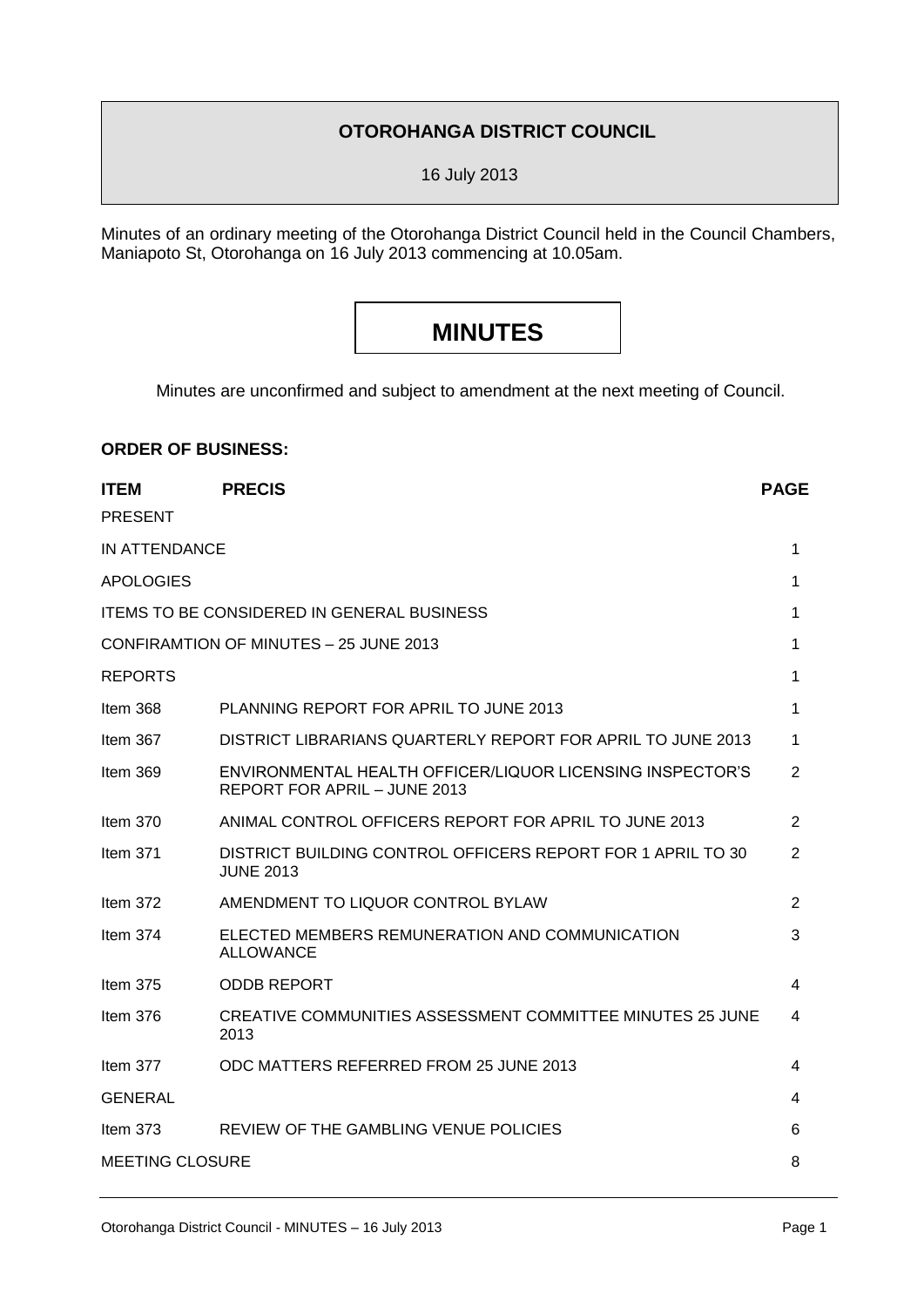#### **PRESENT**

Mr DF Williams (Mayor), Crs MM Baxter, S Blackler, RM Johnson, AG Ormsby, KM Phillips, DM Pilkington and RJ Prescott.

#### **IN ATTENDANCE**

Messrs GD Bunn (Finance & Administration Manager), AR Loe (Environmental Services Manager) and CA Tutty (Governance Supervisor).

#### **OPENING PRAYER**

Cr Ormsby read the Opening Prayer.

#### **CONFIRMATION OF MINUTES – 25 JUNE 2013**

**Resolved** that the minutes of the meeting of the Otorohanga District Council held on 25 June 2013, as previously circulated, be approved as a true and correct record of that meeting.

#### **Cr Prescott / Cr Johnson**

#### **REPORTS**

#### **Item 368 PLANNING REPORT FOR APRIL TO JUNE 2013**

#### **Discussion**

The Environmental Services Manager presented a report on Resource Consents granted under Delegated Authority for the period 1 April to 30 June 2013. He said during this period there has been a relatively low level of activity.

Cr Ormsby queried whether many enquiries have been received. The Environmental Services Manager replied there is a constant level of enquiry regarding property purchase/subdivision. He said there is still a large reserve of undeveloped sections throughout the District.

In reply to Cr Baxter regarding Walker Road, the Environmental Services Manager replied that the road looks great, this being a result of a fantastic effort from all those involved.

#### **Resolved**

That the Planning Report for April to June 2013 be received.

#### **Cr Pilkington / Cr Baxter**

#### **Item 367 DISTRICT LIBRARIAN'S QUARTERLY REPORT FOR APRIL TO JUNE 2013**

#### **Discussion**

The District Librarian attended the meeting and presented a quarterly report for April to June 2013. She said patronage has been a little flatter during the past 12 months however, some of the other library services have been more active.

The District Librarian informed Members that the Aotearoa Peoples Network Wireless Gateway was installed in the Kawhia Library last week. Cr Pilkington expressed her thanks to the Librarian for organising a 24/7 wifi system at Kawhia.

Cr Blackler referred to the 'Turn the Page' joint Mental Health initiative and queried whether the library had existing books which could be utilised for this. The Librarian replied that they have been given a list of the books required and that some are in stock and others will need to be purchased. She said some financial assistance may be available for this. The Librarian further reported that a number of the books are of general interest material.

#### **Resolved**

That the District Librarian's quarterly report for the period April to June 2013 be received.

#### **Cr Phillips / Cr Blackler**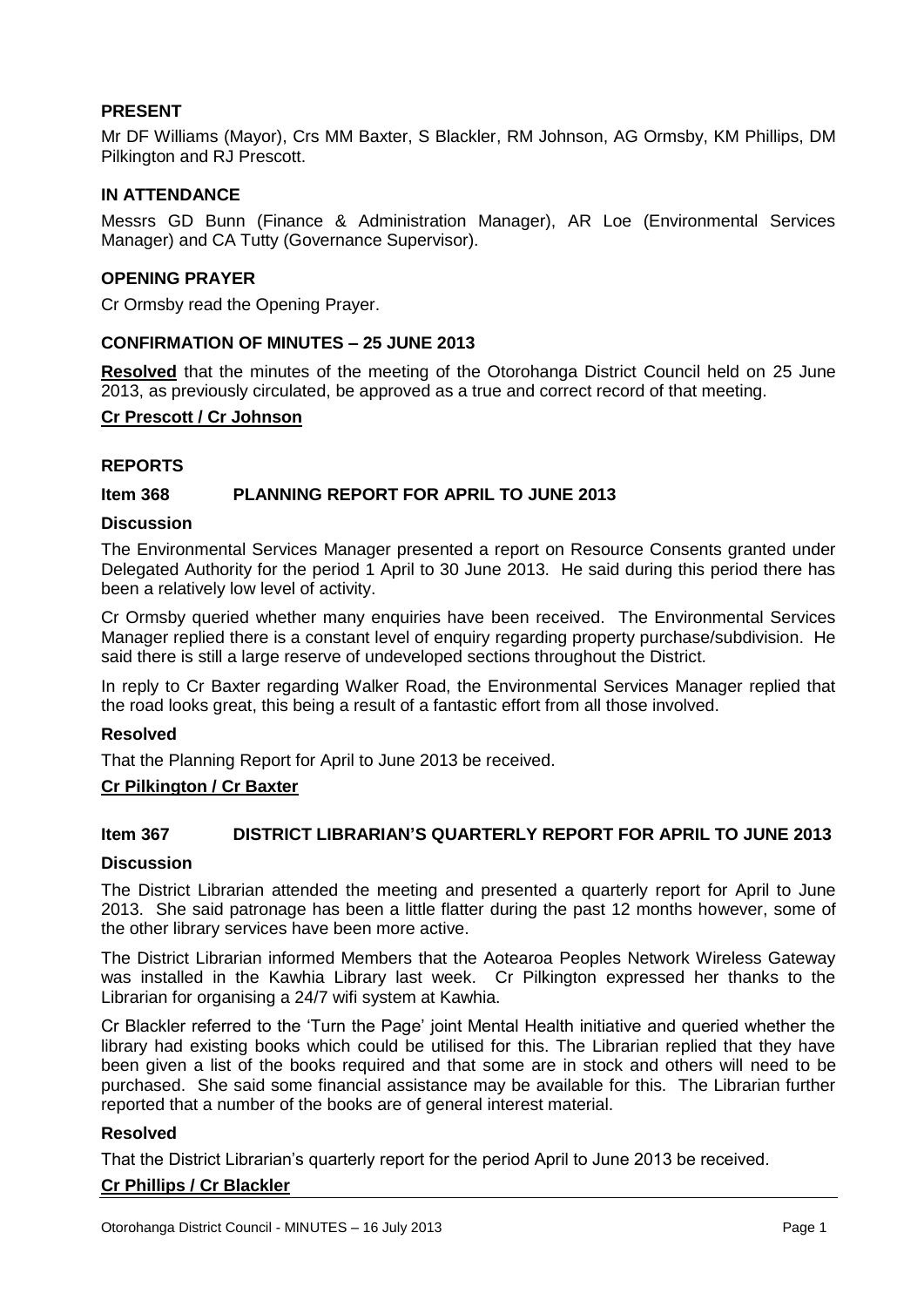#### **Item 369 ENVIRONMENTAL HEALTH OFFICER/LIQUOR LICENSING INSPECTOR'S REPORT FOR APRIL TO JUNE 2013**

#### **Discussion**

The Environmental Services Manager summarised the Environmental Health Officers/Liquor Licensing Inspector's report for the period April to June 2013.

#### **Resolved**

That the Environmental Health Officer/Liquor Licensing Inspector's report for April to June 2013 be received.

#### **Cr Prescott / Cr Pilkington**

#### **Item 370 ANIMAL CONTROL OFFICER'S REPORT FOR APRIL TO JUNE 2013**

#### **Discussion**

The Environmental Services Manager summarised a report on Dog and Animal Control activities in the District for the period April to June 20123.

#### **Resolved**

That the Environmental Services Manager report on Dog and Animal Control for April to June 2013 be received.

#### **Cr Blackler / Cr Baxter**

#### **Item 271 DISTRICT BUILDING CONTROL OFFICER'S REPORT FOR APRIL TO JUNE 2013**

#### **Discussion**

The Environmental Services Manager summarised the District Building Control Officer's report for April to June 2013. He highlighted the fact that although a number of the Consents were for a low value such as fires, there has been a big jump in the number of commercial buildings. The Environmental Services Manager advised that, although there has been a fall in the number of Consents issued, there is an increase in the total value of building work and overall the trend was looking good.

#### **Resolved**

That the District Building Control Officer's report for April to June 2013 be received.

#### **Cr Ormsby / Cr Phillips**

#### **Item 372 AMENDMENT TO LIQUOR CONTROL BYLAW**

#### **Discussion**

The Environmental Services Managers presented a report on the proposal to amend Council's Liquor Control Bylaw 2007 to provide a year-round ban on bringing, possession and consumption of liquor in public places in Kawhia and Aotea Liquor Ban Areas. Cr Pilkington reported that the proposal has been clearly signaled through minutes of the Kawhia Community Board meetings and driven and signaled by the Kawhia Community, with the support of the Board and NZ Police. She said she totally supports the proposal in efforts to provide a safer community.

Cr Baxter queried whether such a proposal has been introduced across other Communities. His Worship replied that normally such bans affected Central Business Areas (CBA) during peak periods. He advised that the proposal is to encourage a family environment and that family and drinking do not mix. He said the Community needs to sit up and try to re-educate people of its expectations.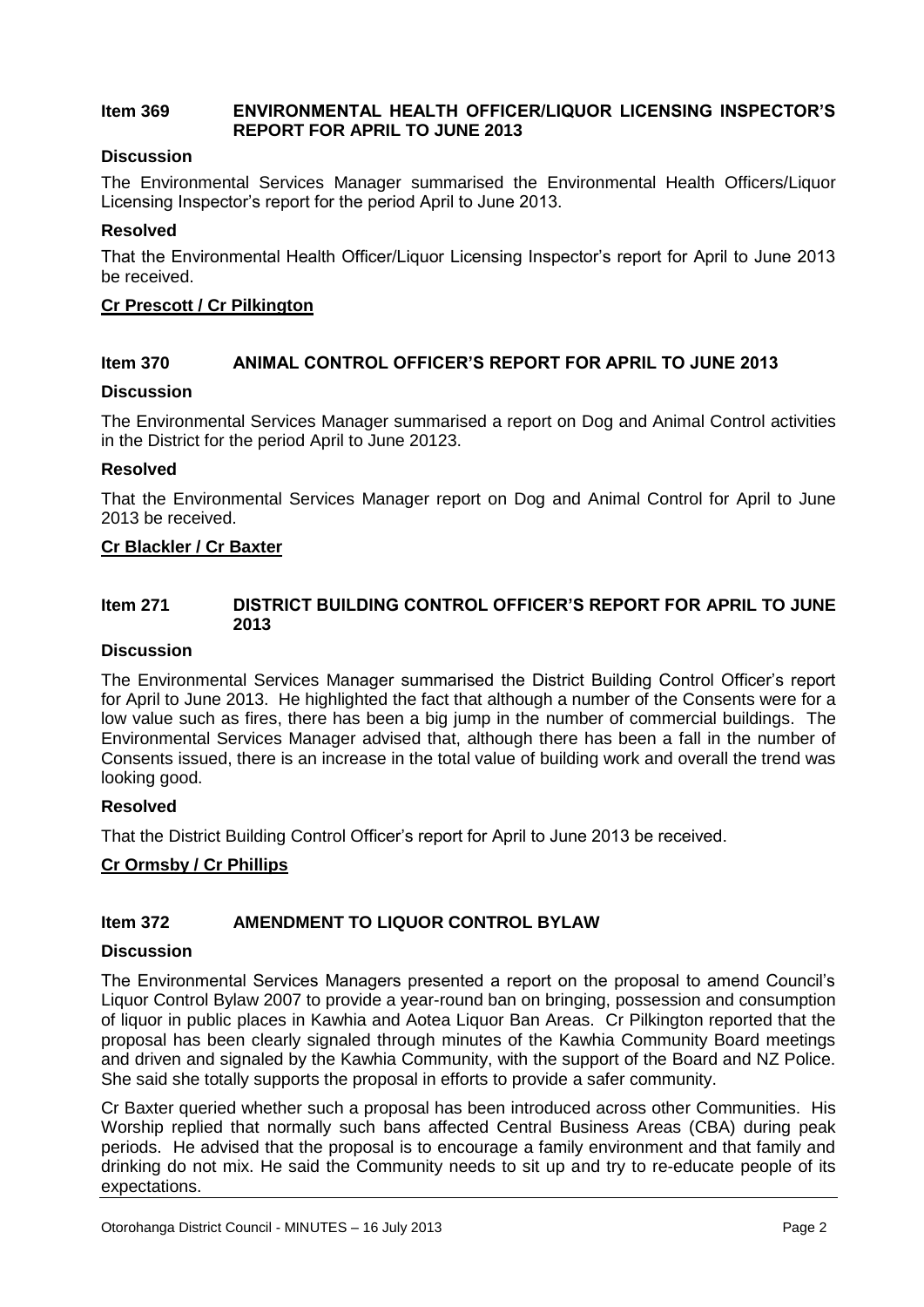#### **Resolved**

- 1. The report be received.
- 2. Otorohanga District Council amend the Liquor Control Bylaw 2007 to establish a permanent ban on bringing, possession and consumption of liquor in public places in the Kawhia and Aotea liquor ban area.
- 3. The proposed amendment contained in the Statement of Proposal be approved by Council for notification in accordance with the Special Consultative Procedure of the Local Government Act 2002.

#### **Cr Pilkington / Cr Johnson**

#### **Item 374 ELECTED MEMBERS REMUNERATION AND COMMUNICATION ALLOWANCE**

#### **Discussion**

The Finance & Administration Manager presented a report advising that advice is required by the Remuneration Authority on the amount of additional remuneration required for Elected Members post the 2013 election, and also Council is required to consider a Communication Allowance to include in their 'Reimbursement and Allowance Policy' for the forthcoming post 2013 Election Determination. He referred Members to the Councillor-base role description and the responsibilities for the position of Deputy Mayor in addition to those of a Councillor. The Finance & Administration Manager confirmed that Council is able to carry forward funds to meet additional duties by Members in the future (for example District Plan Review).

The Finance & Administration Manager referred to the issue of a Communication Allowance and reported that the guidelines set down by the Remuneration Authority include the maximum that can be paid. He advised that since the preparation of his report confirmation has been received from the Remuneration Authority to the effect that 'Council decides if no additional costs are incurred then no allowance needs to be paid.' He said Councillors should not be out of pocket. Cr Pilkington confirmed that an Elected Member includes that of a Community Board Member.

His Worship advised that during his time on Council no one, in this forum, has ever raised the matter of additional compensation being required. He said if so, this would be dealt with on a case by case basis however, it is Council's intention to work on the lesser end of the allowance scale and only when this can be justified. Cr Baxter expressed the opinion that he has never felt like he has been 'hard done by'. Cr Phillips raised the matter of additional costs in printing documents off. His Worship agreed that items such as consumables could justify a fair reimbursement. Cr Blackler outlined the procedure when documentation is emailed to her from Civil Defence and Regional Transport Committees. She said problems particularly for those on the parameter of the District are often encountered. Cr Blackler suggested whether consideration should be given to providing one or two iPads for use by Councillors.

#### **Resolved**

That

- 1. Council advises the Remuneration Authority that it is seeking additional remuneration of \$6,000 equating to 40% of the Base Councillor Salary for the position of deputy mayor in the post 2013 elections determination
- 2. Council includes a Communication allowance as detailed in the current Reimbursement & Allowance Policy.
- 3. Council investigates the possibility of purchasing two iPads for the Mayor and Deputy Mayor.

#### **Cr Baxter / Cr Prescott**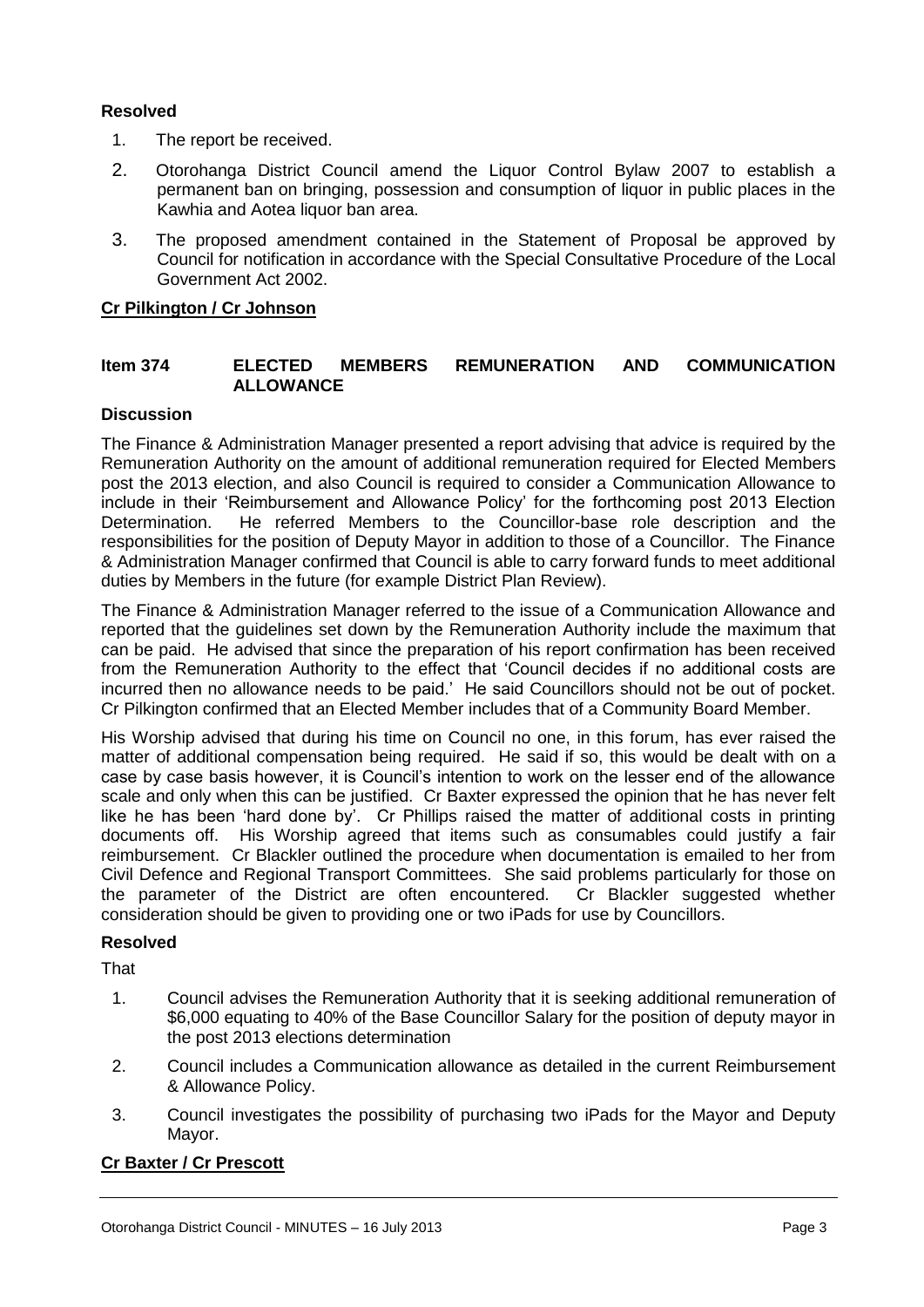#### **Item 375 OTOROHANGA DISTRICT DEVELOPMENT BOARD REPORT**

#### **Discussion**

Cr Pilkington summarised the Chairperson of the Otorohanga District Development Board's report for the period January to June 2013. She said this is a regular report highlighting activities of the Board during a certain period. Cr Pilkington reported that due to the forthcoming retirement of His Worship, concern of Board Members has been expressed as to a 'voice' for the future of the Youth programmes. She said there is still a strong commitment from the Board to keep these active. Cr Pilkington expressed her thanks to the Chairperson of the Board, Carolyn Christian, for her work and efforts on behalf of the Board. His Worship informed Members that the Development Board meet tomorrow in the Council Chambers at 9.00am. He said Mr Ray Haley, Youth Coordinator, is doing a tremendous job.

#### **Resolved**

That the Otorohanga District Development Board report for the period January to June 2013 be received.

#### **Cr Pilkington / Cr Baxter**

#### **Item 276 CREATIVE COMMUNITIES ASSESSMENT COMMITTEE MINUTES 25 JUNE 2013**

#### **Discussion**

The Governance Supervisor presented minutes of a meeting of the Creative Communities Assessment Committee held on 25 June 2013. He outlined the purpose for which grants were approved to the various applicants.

The Governance Supervisor referred to the remaining balance of \$2184.95 and reported that three late applications have been received with two of these, Korakonui and Hauturu Schools, clearing the balance of remaining funds. Cr Pilkington expressed the opinion this is a wonderful result and expressed her thanks to the Committee Members.

#### Resolved

That the grants outlined in the Governance Supervisors report be approved –

| Kawhia Hardrock Karvers            | \$1000 |
|------------------------------------|--------|
| Kawhia Maori Womens Welfare League | \$1400 |
| Arohena Playcentre                 | \$795  |
| Maihiihi School                    | \$400  |
|                                    | \$3595 |

#### **Cr Pilkington / Cr Prescott**

#### **Item 377 ODC MATTERS REFERRED FROM 25 JUNE 2013**

#### **Discussion**

Members agreed that the item under Cr Pilkington dated 14 May 2013 re Aotearoa Peoples Network Wireless Gateway – Kawhia Library, be deleted.

#### **GENERAL**

#### **DISTRICT LICENSING COMMITTEE**

Cr Johnson reported that he participated in a webinair session on proposed District Licensing Committees. These committees will take effect from 18 December 2013. Cr Johnson advised that, should you be a member of a Committee then you could be lobbied by applicants for Liquor Licences.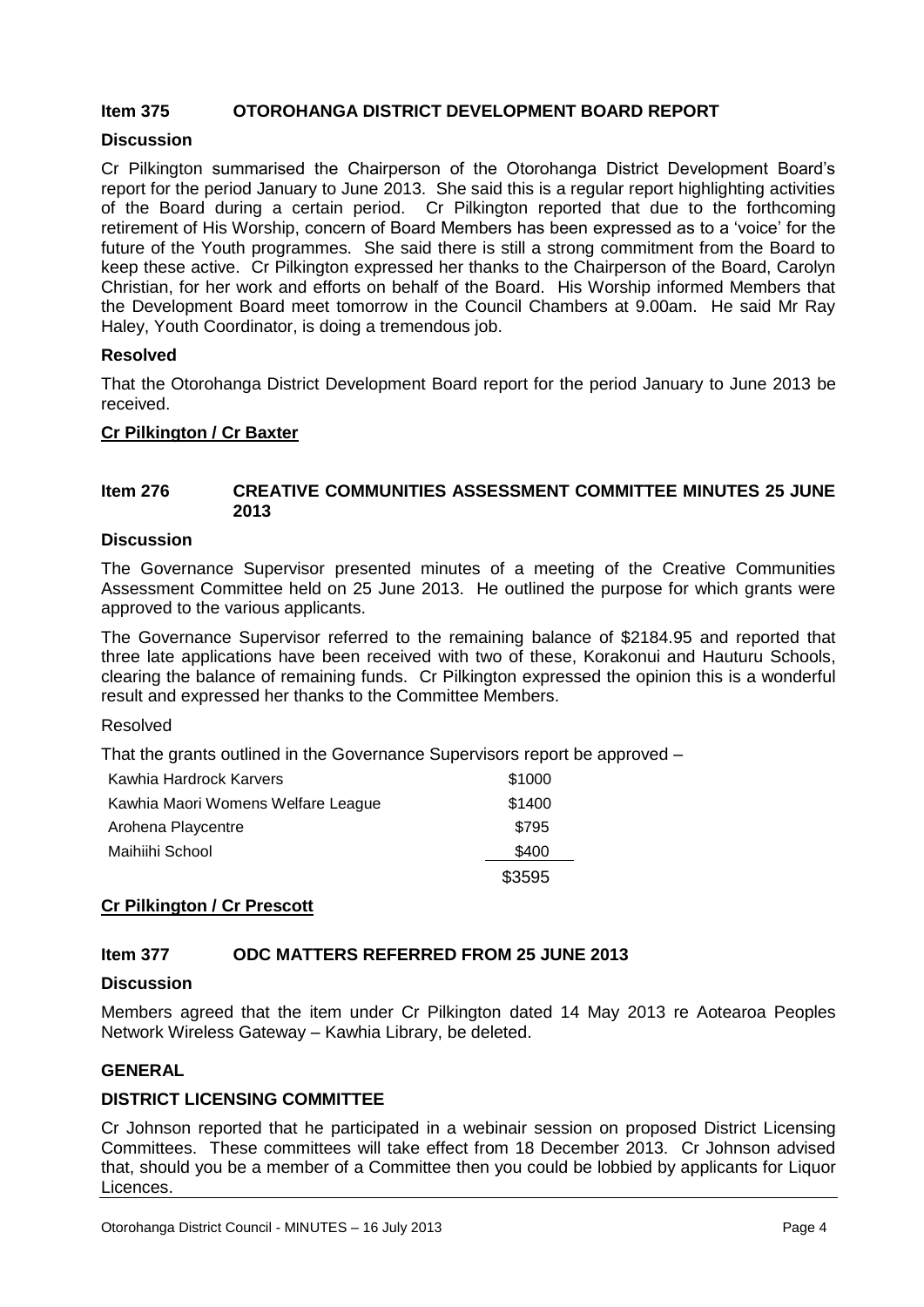#### **ROADING SURVEY**

Cr Ormsby queried whether there is a roading survey being undertaken throughout the District and who is carrying this out and for what purpose. His Worship suggested that this request be referred to Council's Roading Manager however, various checks are carried out during any particular year by staff or independent consultants.

#### **MAYORAL BREAKFASTS / GET DOTTED EVENING**

Cr Phillips congratulated those involved in the recent Mayoral Breakfasts and Get Dotted Evening and congratulated them on their efforts. He said both events he attended were great.

Cr Baxter reported he attended the recent Fathers & Sons Breakfast and said this was great however, he wished more fathers and sons had attended.

Cr Baxter also referred to the recent Governor-Generals visit to Otorohanga.

#### **NORTH KING COUNTRY DEVELOPMENT TRUST**

Cr Phillips presented a suggestion that when people are born here in Otorohanga a tree could be planted identifying their birthplace and in the future to provide something tangible they could come back to. His Worship suggested that the Trust canvas organisations such as the Otorohanga Zoological Society and Forest Restoration Trust to identify appropriate trees to be planted in certain areas.

#### **REGIONAL LAND TRANSPORT COMMITTEE**

Cr Blackler reported on her attendance at a recent Regional Land Transport Committee meeting, and referred to the joint endeavours with the Bay of Plenty Regional Transport Committee regarding State Highway 29. Cr Blackler further reported that the Hangitiki intersection improvements have been moved up the roading programme priority list.

#### **CIVIL DEFENCE**

Cr Blackler reported a new computer operating system may be required due to the shortcomings of the Ministries EMIS programme.

The Environmental Services Manager reported that this Council has signed the Shared Service Agreement with Waipa and Waitomo District Council's for the engagement of a Civil Defence Officer. He said they are currently interviewing suitable applicants and will make an appointment next week.

#### **HAMILTON ROADING**

His Worship referred to the roading upgrades currently being undertaken in and around Hamilton and said there is an incredible amount of road works being carried out.

#### **HAMILTON AIRPORT**

His Worship informed Members of a Hamilton Airport Shareholders meeting this afternoon expressing Hamilton's desire to be a default airport to Auckland.

#### **MAYORAL FORUM**

His Worship advised that a Mayoral Forum will be held on 29 July 2013.

#### **LGNZ**

His Worship reminded Members of the LGNZ annual conference to be held next week Sunday, Monday and Tuesday in Hamilton.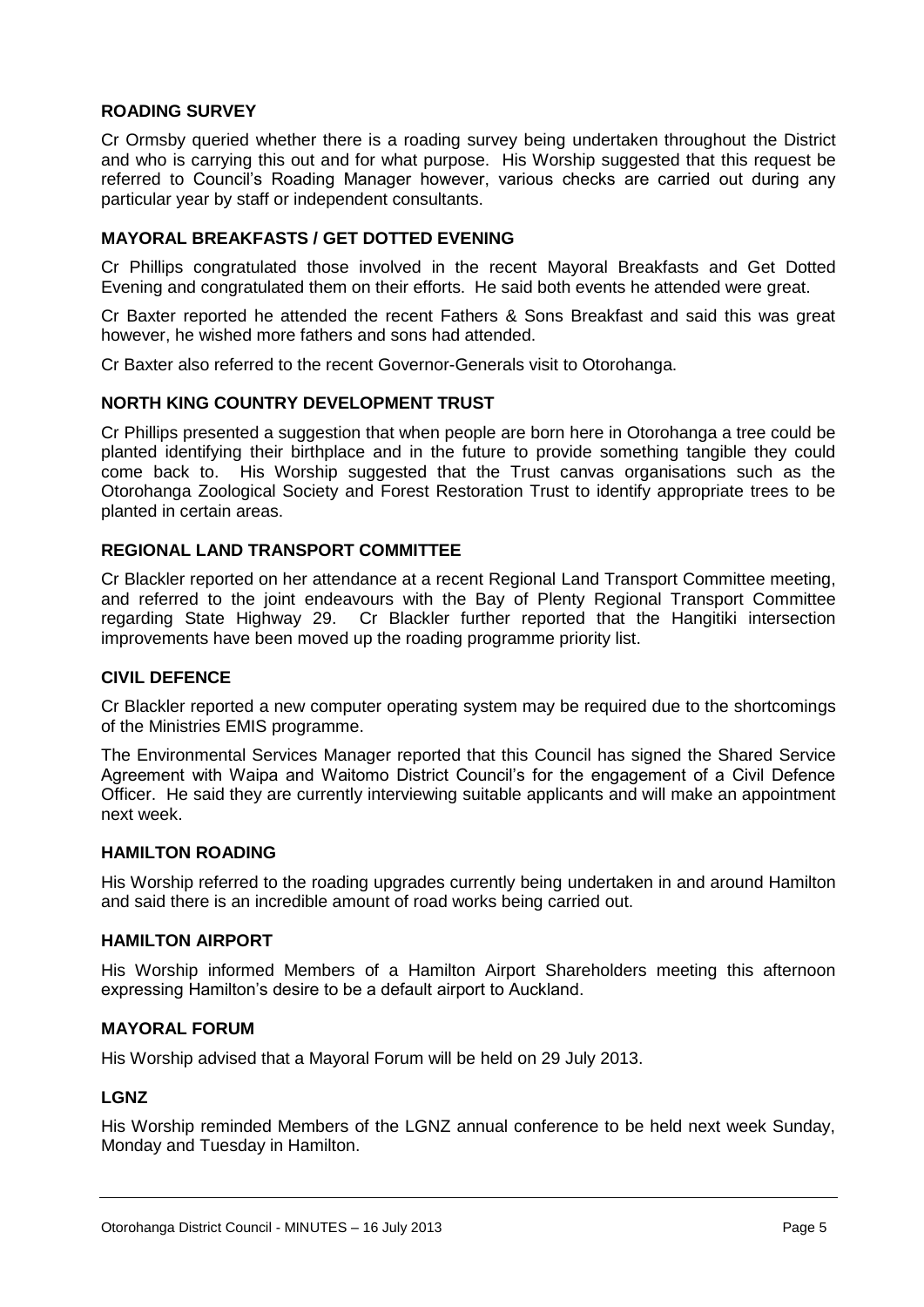#### **KAWHIA SLIPWAY**

His Worship informed Members of a pre-meeting discussion regarding the Kawhia slipway to be held Thursday 18 July, 5.00pm.

#### **Item 373 REVIEW OF THE GAMBLING VENUE POLICIES**

#### **Discussion**

The Environmental Services Manager referred Members to a report on submissions received on the Review of the Otorohanga District Council Gambling Venue Policies. He said the Gambling Act 2003 and the Racing Act 2003 require triennial reviews of Council's Gambling Venue Policies. This process must be conducted in accordance with the Special Consultative Procedure in the Local Government Act 2002. The review of these policies was publically notified on 10 May 2013.

His Worship welcomed the submitters to the meeting.

#### **OTOROHANGA CLUB INC**

Mr Brian Ferguson, president of the Otorohanga Club Inc, introduced his executives, Dave Meyers, Gavin Hazeldon, Mike Wanden, Lou Jones and Manager Mark Davey to Members. He submitted apologies from Anne McNeil, Ray Lovell and Eddie Pevreal.

Mr Ferguson presented a written statement putting forward an Otorohanga point of view, a viewpoint of a successful side to gambling and its benefits. He said this is not based on the worldwide issue that the Problem Gambling Association and others are telling Council about today. He said these organisations do not want to talk about the benefits this Community has or the benefits it could gain, or the opportunities for other sports clubs, tourism and business development in our area. By not being open minded how we could force people/tourists to pass through Otorohanga until they get accommodation, food and gaming somewhere else. He said this is about Otorohanga and what might be around the corner if the 'door' is left slightly ajar.

Mr Ferguson also advised that he and his Committee are here to defend themselves as they feel they have been attacked by Council, on the way they manage their Club, especially their gaming income. He advised that the Otorohanga Club is one of the great assets of this Community and supports many Community sports and schools. He said the Club has given the Community \$45,000 per year more than they are required to and this is without all the other benefits the Club provides to this Community.

Mr Ferguson requested that Council concentrate on what is best for Otorohanga. He said yes, there is problem gambling, whatever percent it exists but it is a small percent and the harm minimisation programmes, etc, that the Club has really help minimize this issue.

Mr Ferguson concluded advising that Council has nothing to lose but could gain plenty by selecting option 2 – Controlled Increase in Venues.

His Worship thanked Mr Ferguson for his very comprehensive presentation. He said Councillors are not aware of individual local businesses affairs and rely on information sought from other avenues. He said it is not Council's job to judge the merit of a gambling venue policy however, it is here to determine what the policy should look like. His Worship said Otorohanga is a very small Community. This policy will only be active for three years and that no other local organisation has put forward a submission in what they would like to see in this policy.

Cr Baxter expressed the opinion that the Club is a fantastic venue however, this is a matter of policy and is separate to that of running the Club. Mr Ferguson replied that, in saying that, issues have been identified which have not been passed on to Councillors.

#### **PROBLEM GAMBLING FOUNDATION OF NEW ZEALAND**

Mr Eru Loach, Health Promoter for PGFNZ attended the meeting and summarised his submission. He acknowledged the local Iwi and the Guardians of the District. Mr Loach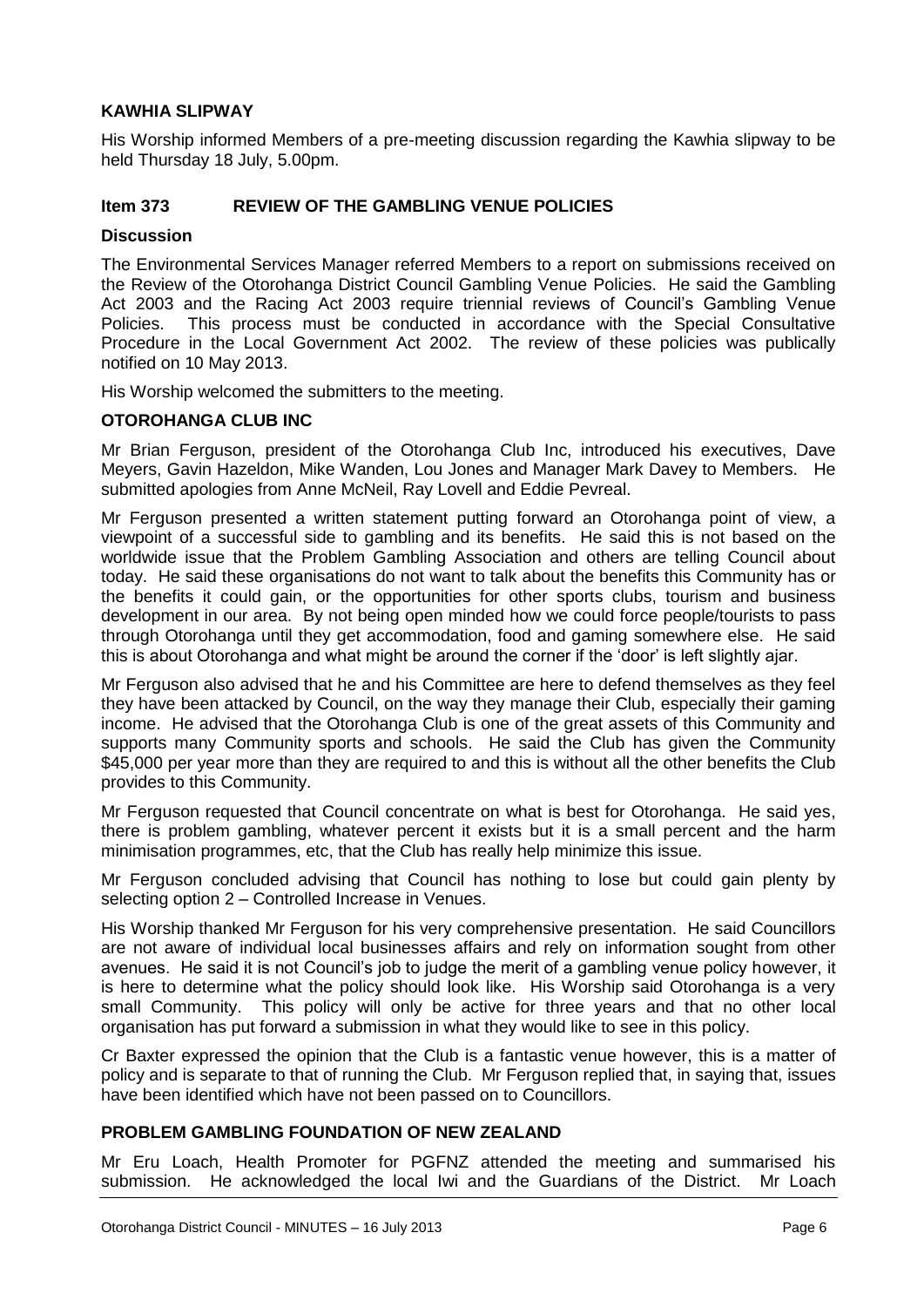summarised his submission by stating that 'electronic gambling machines (pokies) are not a harmless product that a few 'weak-willed' individuals need help with. These machines are designed to encourage addiction and are doing significant harm which is why two in five regular pokie machine users develop a problem at some point. The 1-2 percent of our population experiencing direct and often severe harm from gambling is just the tip of the iceberg. Each person with a gambling problem affects about 5-10 others. This means as many as 500,000 are affected by the significant economic health, personal and social costs that gambling problems cause in NZ.

Mr Loach reported that the Foundation recommends that Council maintain a 'sinking lid' policy. He said this would reduce the number of venues over time but would not affect existing venues or current community funding in the short term. A district wide ban on any new venues or machines would reduce the harm caused by gambling, including the social and economic harm.

His Worship replied that in accepting all the information contained in the submission Council does have a responsibility to its Community. He questioned whether the District has reached a point where a 'sinking lid' policy is not required. His Worship said from a Community reflection is it best to support ones own Community? Council is attempting to speak on behalf of its people.

#### **NZ RACING BOARD**

Mr Jarrod True presented the Boards submission on Council's Gambling Venue Policy. He advised that the NZ Racing Board invites Council to replace the current 'sinking lid' policy on gaming machines in the Otorohanga District with a cap at current numbers – three venues and 32 gaming machines. In concluding Mr True informed Members that Council needs to strike a balance between the costs and benefits of Class 4 gambling. It is accepted that a small percentage (0.3 percent of the adult population) who play gaming machines do have a problem with their gambling. Casual expenditure on gaming machines is a form of entertainment for a lot of people and over 99 percent of the public are not adversely affected. Gaming machines provide a considerable amount of Community funding to local Community Groups each year. This funding is the life-blood of many organisations within the Otorohanga District.

Mr True reported that the gaming industry has now reached a point where it is heavily regulated by legislation which is described by the Department of Internal Affairs as 'world leading'. The gaming machine numbers are in decline, gaming machine revenue is trending down and gaming machine participation is reducing. In light of the new regulations which are now in place and the natural decline in the gaming machine industry, it is submitted that the 'sinking lid' be replaced with a cap at current numbers – three venues and 32 gaming machines. A 'sinking lid' will not reduce problem gambling but will reduce Community funding opportunities and may lead to migration to other forms of gambling.

#### **POPULATION HEALTH – WAIKATO DISTRICT HEALTH BOARD**

Representatives Kay Kristensen and Dell Hood attended the meeting and presented their submission. Members were informed that the organisation supports the existing policy, ie 'sinking lid' policy. The reason for making this submission is to –

- 1. Prevent and minimise the harm caused by gambling
- 2. Highlight the broader Public Health impacts of gambling,
- 3. Support Otorohanga District Council retain their 'sinking lid' policy in its entirety.

Ms Hood congratulated Council on the effectiveness of the current policy.

His Worship acknowledged all of the submitters and for taking the time to present their various points of view. He said receipt of this information is very important to Council.

#### **LUNCHEON ADJOURNMENT**

Council adjourned for lunch at 1.00pm and resumed at 1.35pm.